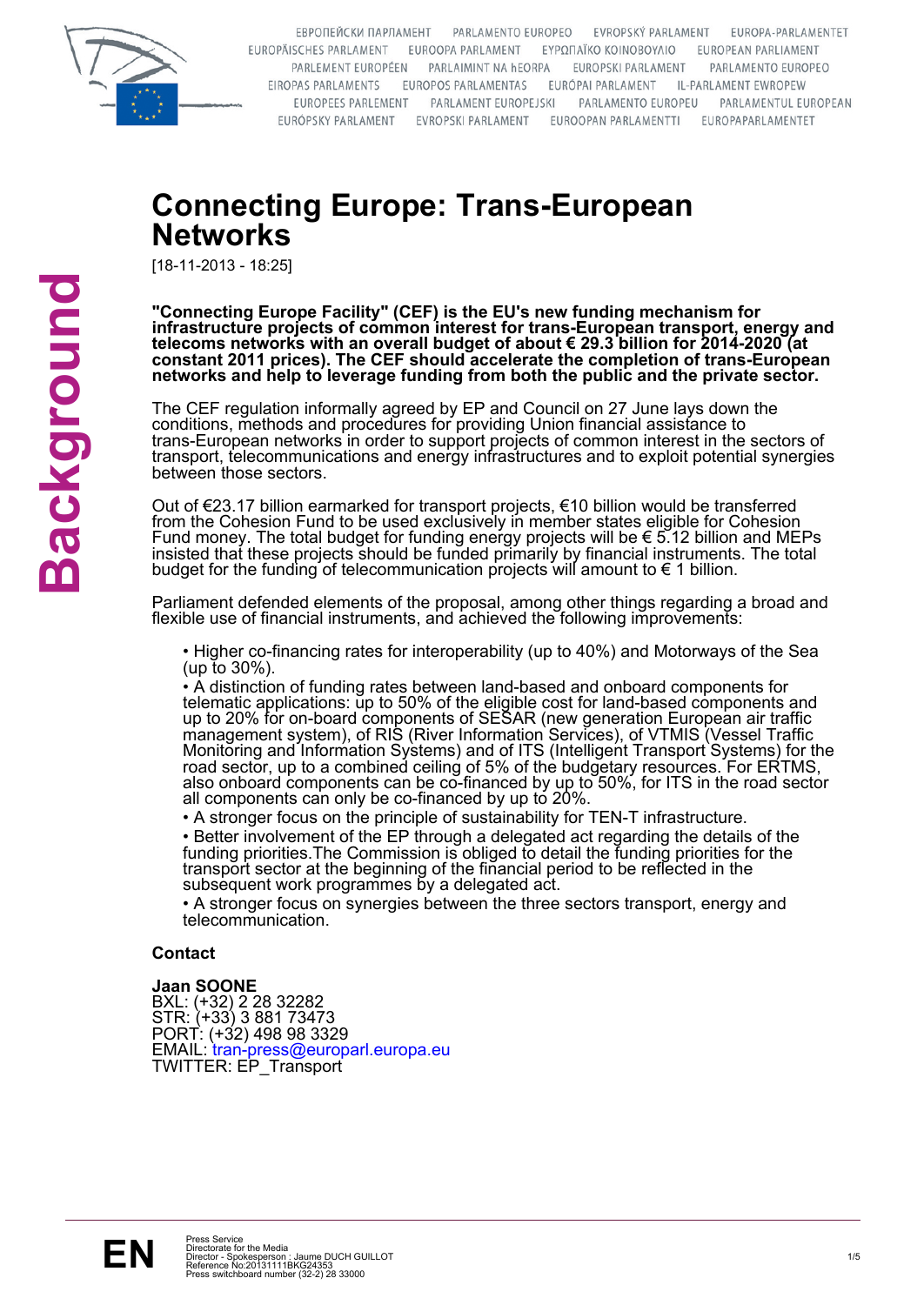### **Funding for transport**

The CEF will provide funding for key transport infrastructure projects to improve primarily cross-border sections, remove bottlenecks, bridge gaps and improve interoperability. Support will focus on projects with strong EU added value to develop and strengthen the core network, as well as horizontal priorities such as traffic management systems and motorways of the sea.

80-85% of CEF funding for transport should go to pre-identified projects listed in Annex I of the regulation. Budgetary resources for transport projects in Annex I should be allocated according to the following indicative breakdown, from which the Commission should not deviate by more than 5%:

• 80 % of funding: removing bottlenecks, enhancing rail interoperability, bridging missing links and, in particular, improving cross-border sections;

• 5 % for ensuring sustainable and efficient transport systems in the long run, with a view to preparing for expected future transport flows as well as enabling the decarbonisation of all modes of transport through transition to innovative low-carbon and energy-efficient transport technologies, while optimising safety;

• 15 % for optimising the integration and interconnection of transport modes and enhancing interoperability of transport services, while ensuring the accessibility of transport infrastructures, and taking into account the ceiling for on-board components of SESAR system, RIS, VTMIS and of ITS for the road sector.

Ceilings for EU financial assistance for works in the transport sector include:

• for works on inland waterways: 20% of the eligible costs, and the funding rate may be increased to a maximum of 40% for actions addressing bottlenecks and to a maximum of 40% for actions concerning cross-border sections; • for railway networks, and road networks in the case of Member States with no or isolated railway networks: 20% of the eligible costs. This funding rate may be increased to a maximum of 30% for actions addressing bottlenecks and to 40% for actions concerning cross-border sections and actions enhancing rail interoperability;

• for inland transport, connections to and the development of multimodal logistics

for actions to reduce rail freight noise including by retrofitting existing rolling stock: 20% of the eligible costs up to a combined ceiling of 1% of the budgetary

• resources;

• for better accessibility to transport infrastructure for disabled persons: 30% of the eligible cost of adaptation works, not exceeding in any case 10% of the total eligible cost of works.

Higher maximum EU funding rates would apply with regard to grants for telematic applications systems and services. For example, 50% of eligible costs for the SESAR system, RIS and VTMIS (land-based components) and ERTMS (land-based and on-board components).

A rate of 30% of eligible costs would apply for actions to support the development of Motorways of the Sea.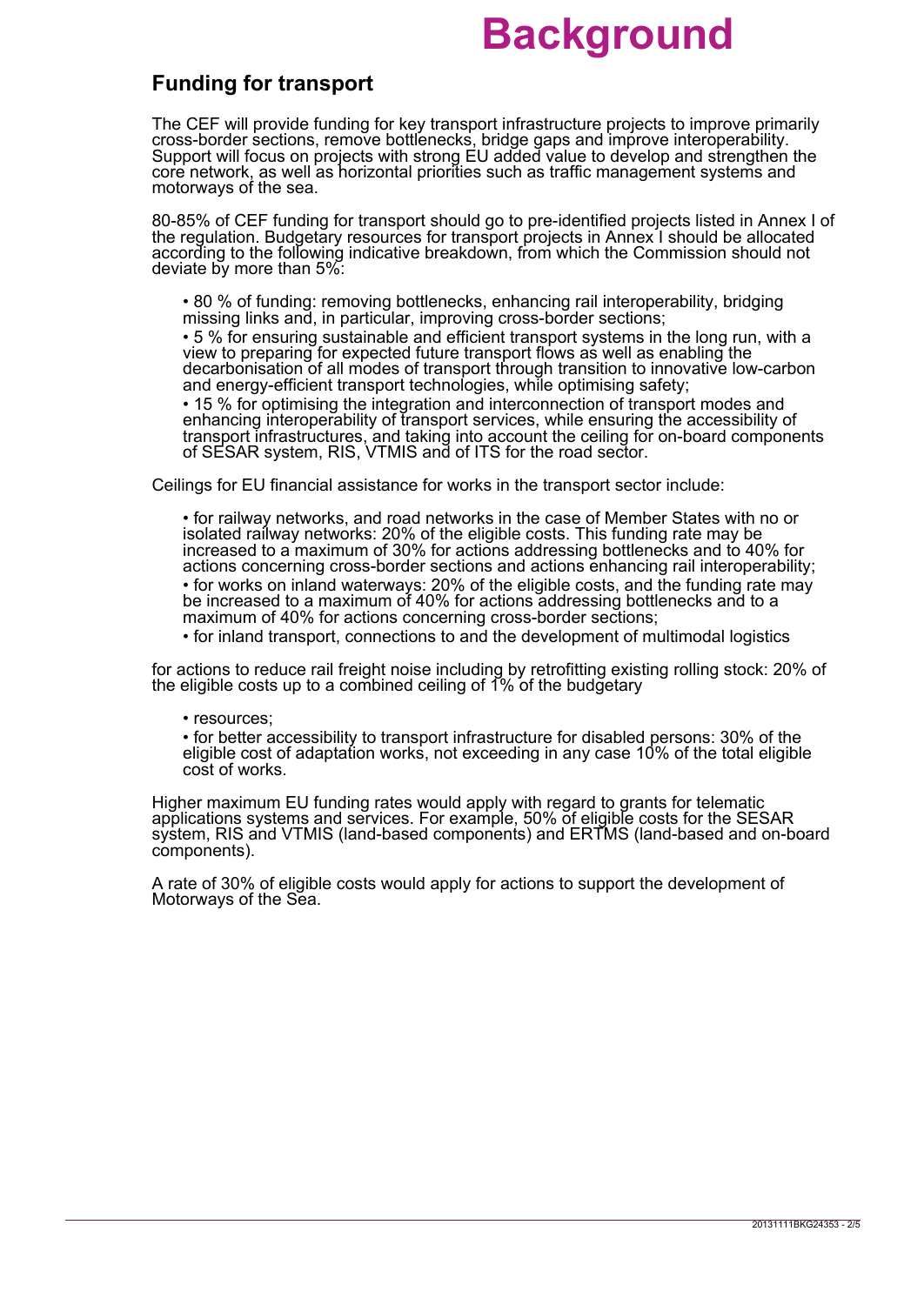### **Funding for energy**

The CEF will also support projects of common interest to modernise and expand Europe's energy infrastructure and enhance security of supply by helping to ensure that no member state is isolated or dependent on a single energy source. Projects in the fields of electricity, gas and carbon dioxide will be eligible to receive EU financial assistance for studies and, under certain conditions, for works in the form of grants or innovative financial instruments. The amount of EU financial assistance shall not exceed 50% of the eligible cost of studies and/or works. The funding rates may be increased to a maximum of 75 % for actions which, based on the evidence, provide high degree of regional or Union-wide security of supply, strengthen the solidarity of the Union or comprise highly innovative solutions.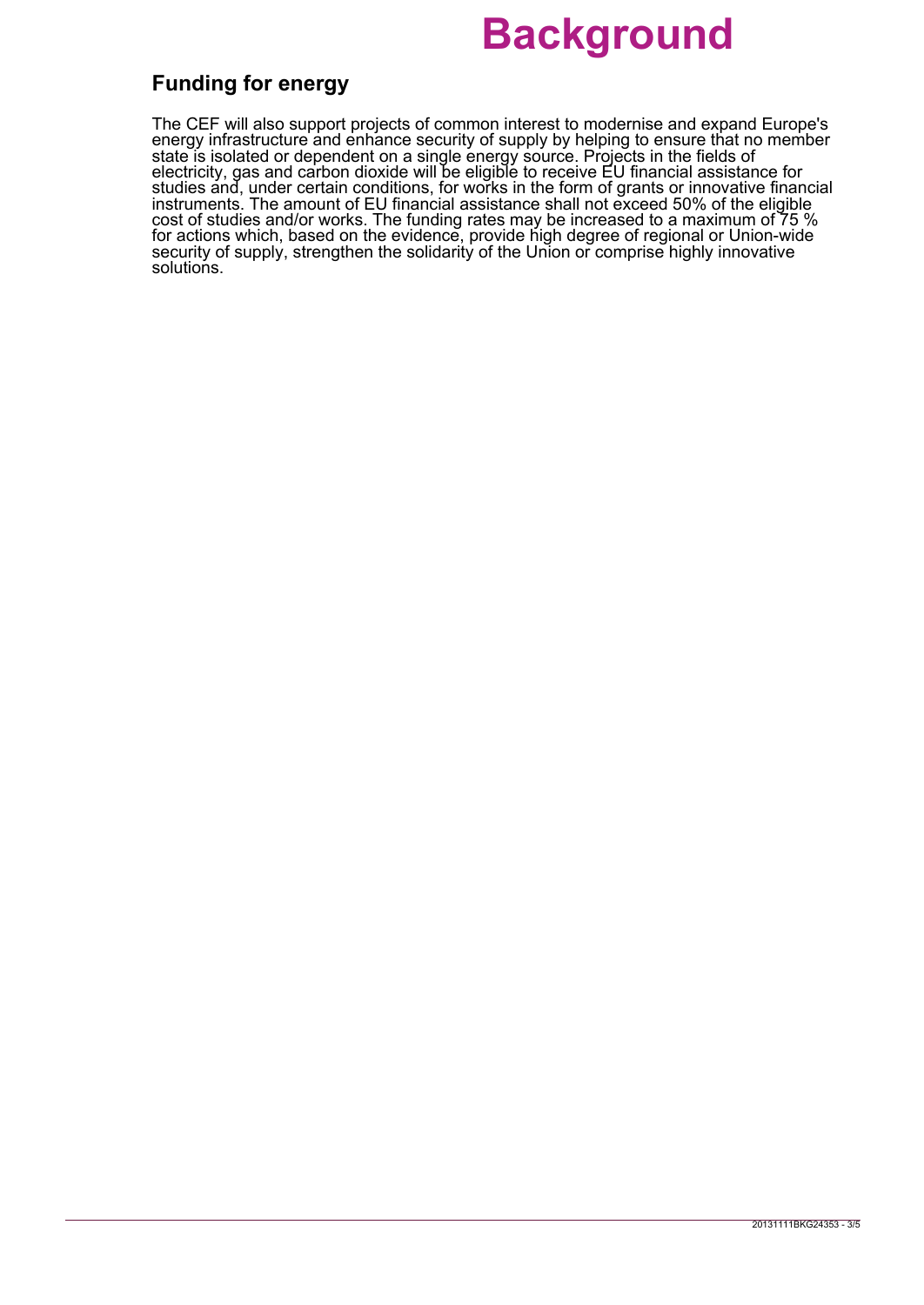### **Funding for telecommunications**

Projects of common interest in the telecommunications sector would be eligible for EU financial support in the form of grants and procurement for core service platforms, generic services and cross-sector projects. Actions in the field of broadband deployment, including generating demand for broadband, should be eligible for EU financial support in the form of financial instruments. EU financial assistance should not exceed 75 % of the eligible costs for actions in the field of generic services and for horizontal actions including infrastructure mapping, twinning and technical assistance.